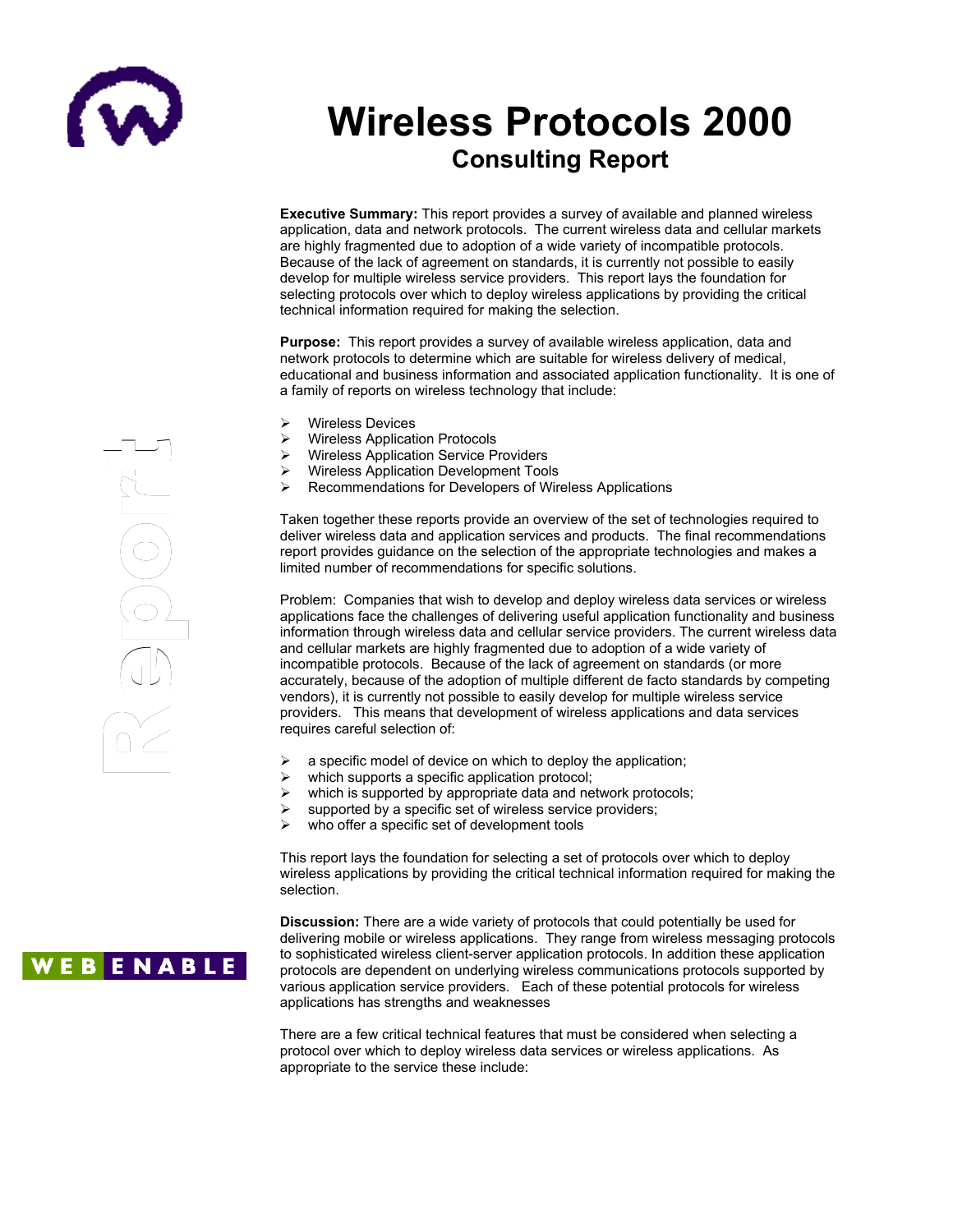Target Use – All protocols are designed for a specific intended use, e.g. short message transport, application connection negotiation, etc.

Protocol Services – What application services are included as sub-components or sub-services of this protocol suite.

Underlying Protocol Services – What over which services does this protocol suite run.

Current Data Network Speed – What is the current network speed for this data or network protocol?

Future Data Network Speed – What are the expected network speeds for this data or network protocol?

Devices – What devices are known to support this protocol.

Service Providers – What cellular phone companies, paging companies or wireless data companies support this protocol.

Standards Bodies – What standards bodies are responsible for defining this protocol.

Industry Organizations – What industry organizations are supporting this protocol.

**Approach:** For this report we have focused on mobile application and network protocols that are currently deployed or planned to be deployed within the next 2 years. There are a number of industry and international standards efforts attempting to define new wireless application and communications protocols. However, these efforts will take many years to yield sufficiently broad support to justify investment in application development. In addition, we have endeavored to avoid using marketing terms (e.g. TDMA-EDGE) and government "spectrum allocation" terms (e.g. PCS, UMTS) and focused solely on the technology that lay beneath those marketing terms.

### **WIRELESS APPLICATION PROTOCOLS**

By late 2000, nearly every cell phone manufacturer has delivered WAP-compliant phones. However, adoption by PDA manufacturers and other computing devices has been slowed by corporate maneuvering (e.g. Microsoft vs the cell phone manufacturers) and the advent of the PDA-based web clipping tools. In addition, Asian, European and US customers have been slow to use the initial simple WAP-based applications. Slow acceptance by US customers is understandable given broad use of PC-based Internet services. However, European and Asian customers had been expected to embrace WAP-based services. Instead, DoCoMo's I-Mode services have been widely adopted by in Japan as the preferred chat service.

DoCoMo, the wireless subsidiary of NTT, launched the I-Mode mobile Internet service in early 1999. As of June 2000, they have attracted over 13 million I-Mode subscribers. News reports infer that many of the subscribers are teenagers using I-Mode based chat services. Even if this represents the bulk of I-Mode traffic it points out the dramatic penetration of wireless phones and PDAs. And, the acceptance of these devices for more than voice communications sets expectations for additional services as these young users enter the work force.

| <b>Wireless</b><br><b>Application</b><br><b>Protocol</b> | <b>Required</b><br><b>Network</b><br><b>Services</b> | <b>Benefits</b> | <b>Issues</b> | <b>Vested</b><br><b>Interests</b> |
|----------------------------------------------------------|------------------------------------------------------|-----------------|---------------|-----------------------------------|
| WAP (WML,                                                | GSM, (future                                         | standard        | limited WAP   | Cellphone                         |
| HDML)                                                    | CDMA, TDMA?)                                         | XML-based       | sites:        | mfgs.                             |
|                                                          |                                                      | conservative    | conversion    | service                           |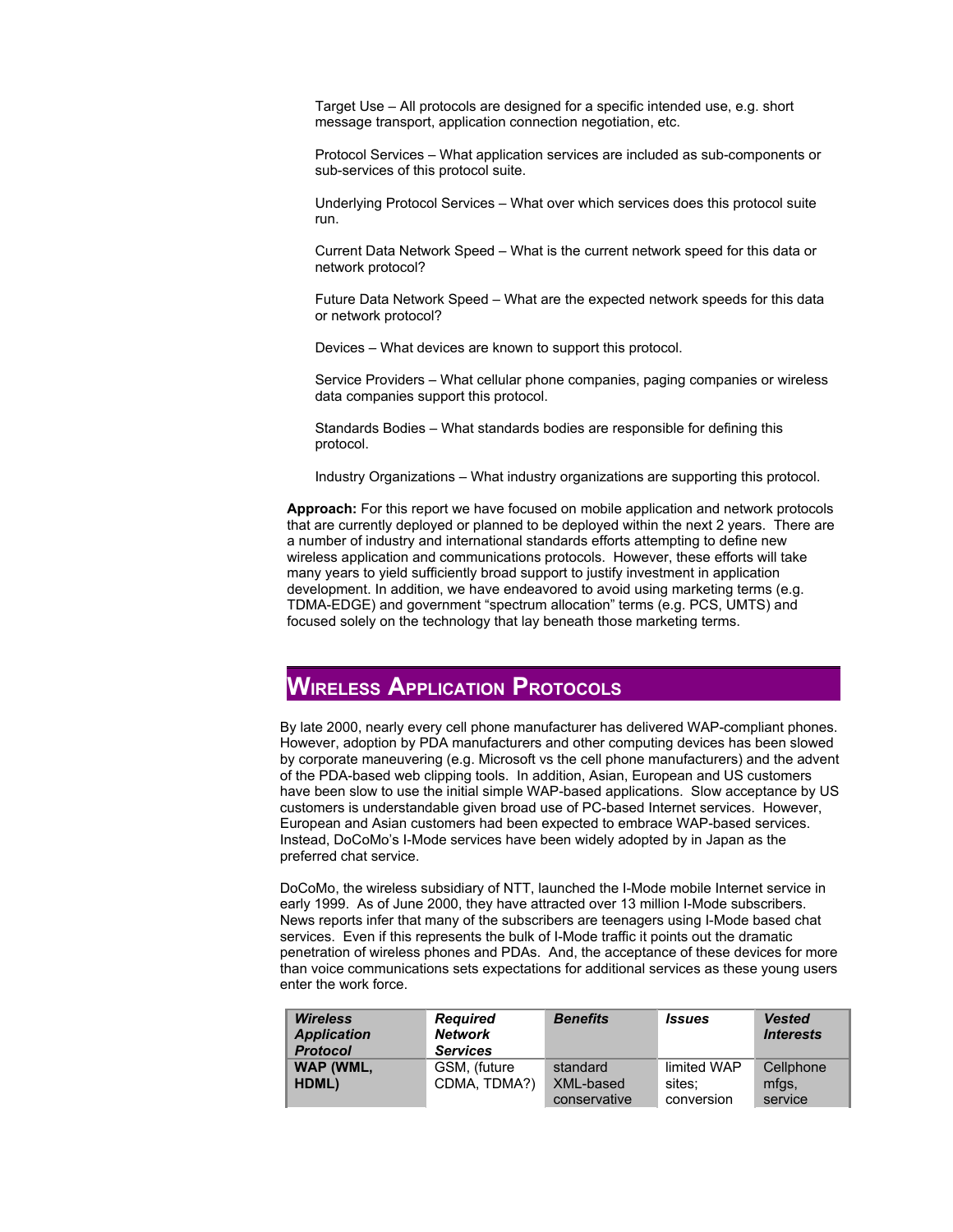|                     |              | with limited<br>near-term<br>bandwidth                                                                                                           | required;<br>specialized<br>content<br>required;<br>security | providers             |
|---------------------|--------------|--------------------------------------------------------------------------------------------------------------------------------------------------|--------------------------------------------------------------|-----------------------|
| <b>HTML</b>         | CDPD, I-Mode | <b>Windows</b><br><b>CE/ME</b><br>growing<br>strong;<br>Converge<br>Wired Web<br>and Wireless<br>Web;<br>Exploit 2.5G,<br>3G network<br>services | bandwidth<br>screen size                                     | Symbian,<br>Microsoft |
| <b>Web Clipping</b> | CDPD, GPRS   | <b>Broad adoption</b><br>of Palm OS on<br><b>PDAS</b>                                                                                            | specialized<br>content<br>required                           | Palm                  |
| <b>SMS</b>          | GSM, GPRS    | 100 million<br>phones by<br>year end;<br>well integrated<br>with voice-<br>based services                                                        | 160<br>character<br>limit:<br>message<br>oriented            | Xpoint                |

There is a great deal of media coverage around the purported success of I-Mode, the failings of WAP, the limitations of SMS and even the value of web clipping. Each does have strengths and each has weaknesses. One should keep in mind that much of the hue and cry over this issue is likely to have been generated by corporations with a vested interest in one technology or another. Ultimately, the important decision is to select devices that support the wireless protocols critical to the intended application, and to ensure that the device can be upgraded to the new variants of protocols as the wireless market evolves. This report will attempt to cover the available technologies objectively so that the reader can make a technology selection that makes sense for their business interests.

#### WAP – Wireless Application Protocol

Target Use: wireless web site content, wireless applications Protocol Services: WAE, WML, WMLScript, WSP, WTP, WTLS, WDP Underlying Protocol Services: GSM, CDMA, TDMA Devices: Most cell phone manufacturers **Service Providers:** Most cell phone service providers Standards Bodies: W3C, ECMA, ITU Development Tools: Dynamical Systems Research ([www.wap.net](http://www.wap.net/)) **Industry Organizations:** The WAP Forum ([www.wapforum.com\)](http://www.wapforum.com/), Wireless Data Forum ([www.wirelessdata.org\)](http://www.wirelessdata.org/), WAP Congress ([www.wapcongress.com](http://www.wapcongress.com/)), Mobey Forum, MeT.

WAP, or Wireless Application Protocol, is a set of de facto standards for protocols and services that support the delivery of wireless web site content, wireless services and wireless applications. WAP was defined by a consortium, The Wireless Application Protocol Forum (WAPForum), that includes Phone.com (formerly Unwired Planet), Motorola, Nokia, Ericsson and 530 other companies.

The WAP specifications include definition of the following services: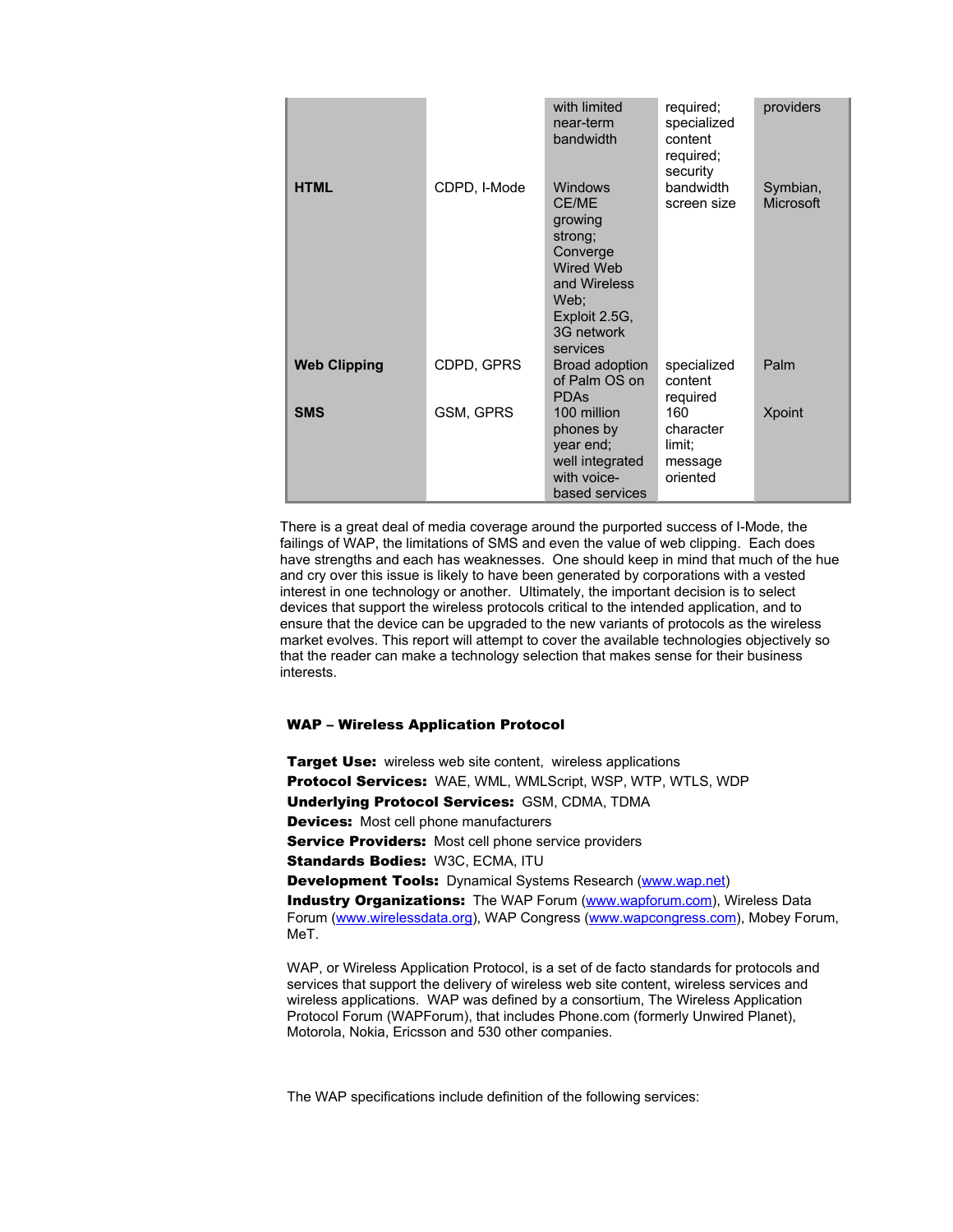- 1. WAE Wireless Application Environment
- 2. WML Wireless Markup Language
- 3. WMLScript Wireless Scripting Language
- 4. WTAI Wireless Telephony Application Interface
- 5. WSP Wireless Session Protocol
- 6. WTP Wireless Transport Protocol
- 7. WTLS Wireless Transport Layer Security
- 8. WDP Wireless Datagram Protocol

These services and protocols have been designed be independent of the various global wireless network (Bearer) technologies and to operated over the majority of the currently deployed wireless networks, including CDMA, TDMA, GSM, CDPD, PDC, PHS, FLEX, ReFLEX, iDEN, TETRA, DECT, DataTAC and Mobitex.

WAE, or Wireless Application Environment, is the collection of specifications that most web-site and data subscription service implementers need to deploy a wireless site. These specifications include WML, WMLScript and WTAI.

WML is an XML-defined DTD (document type definition) that includes a subset of an HTML-like set of web site content layout commands. The subset was defined to optimize delivery of content across a wireless network. Since WML is not a complete HTML or XML implementation, WML-compliant sites must be written originally in WML or translated from HTML/XML into WML to be useable on WAP-enabled cell phones. Various translators are available to ease the translation process for existing web pages into WML *decks* of one or more WML *cards*. While WML can be served up by any HTTP 1.1-compliant web server, these WML cards are only displayable through a WAP Browser. However, this results in the need to maintain parallel duplicate web site content – one for wired web users and one for wireless web users. As a result only about 1 percent of the wired web's content has been translated and offered up for WAP users.

WMLScript is a web page scripting language derived from JavaScript. It too is optimized for wireless scripting. Instead of being embedded in web pages (as in the wired world), WMLScripts are referenced through URLs embedded in WML cards. In addition, rather than being interpreted by the browser, WMLScripts must be compiled into WMLScript bytecode. Again, this results in the need to maintain parallel duplicate scripted content– one for wired web users and one for wireless web users.

WTAI, or Wireless Telephony Application Interface, is the specification for the set of application programming interfaces (API) for WAP –compliant mobile devices. This API includes such functions as "initiate a call", "send an SMS message", etc.

WSP and WTP are wireless service and transport protocols, similar to HTTP for the wired web, but optimized for wireless data networks. WDP is a wireless datagram protocol, similar to UDP for the Internet.

WTSL is the set of security services intended to ensure privacy and non-repudiation of wireless data. There are some concerns that the specifications have short-changed required security for mission-critical wireless business transactions by removing IP network security features. The next release of the WAP specifications is expected to include additional security services for end-to-end security and PKI encryption.

In defense of WAP, given the small display areas, lower resolution and variable screen sizes of wireless mobile devices, existing web-site content cannot be effectively viewed even with a strict HTML compliant micro-browser. Web-sites targeted at wired users deliver large amounts of text-based information, high resolution graphics and, recently, sophisticated scripts that are in appropriate for wireless devices. In addition, the network and content protocols of the wired web, TCP and HTTP, are not designed to gracefully handle the intermittent connections, limited network speed and network latencies of current wireless data networks. The wired network security standard TLS requires many messages to be exchanged as a "digital handshake" before access is granted. Over a long latency, low speed wireless network, this robust security solution would create long delays in accessing information. So delivering content to wireless devices – in particular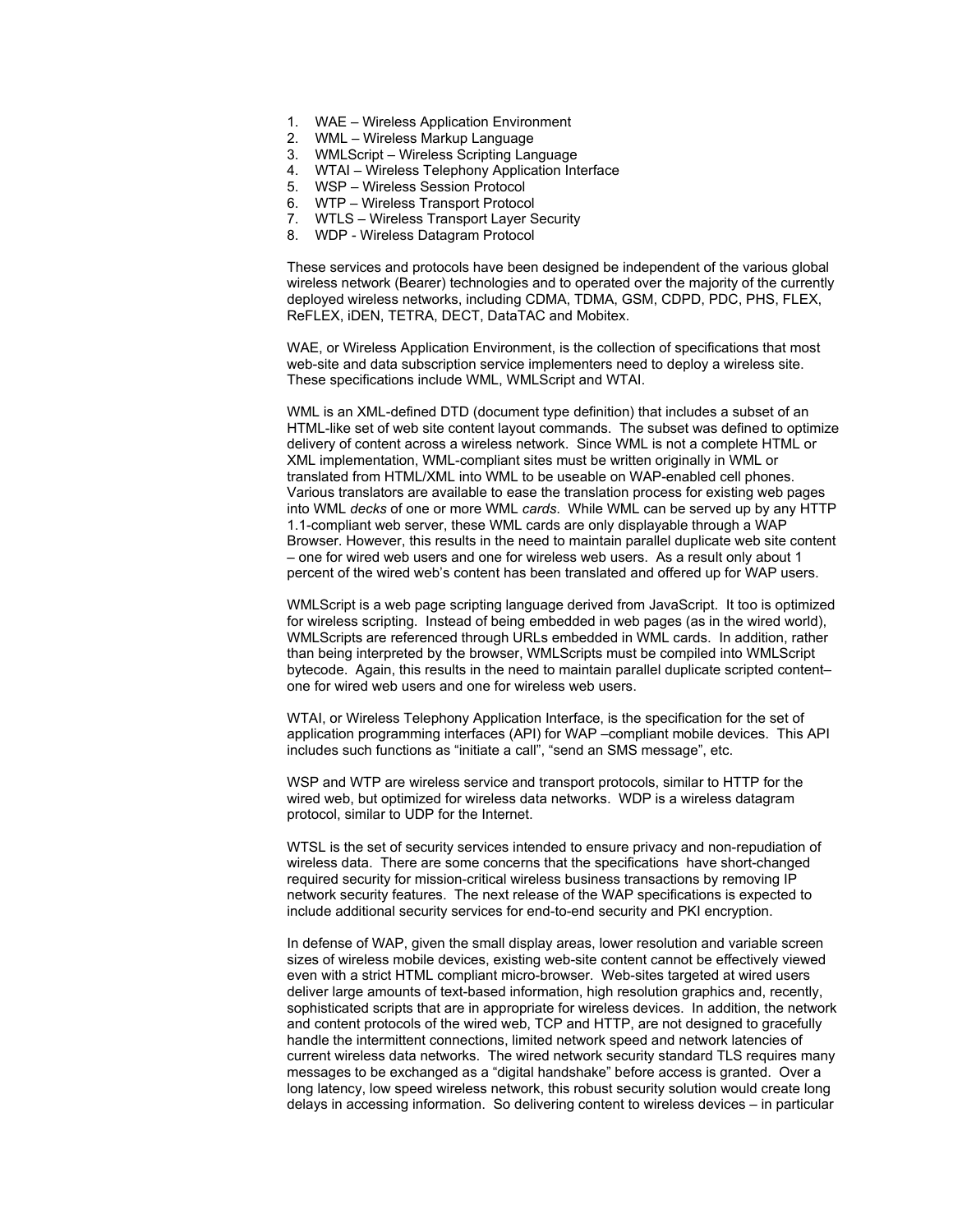small screen mobile phones – using WAP makes good use of the features of the devices and the constraints on current  $2<sup>nd</sup>$  generation wireless network technologies.

#### SMS – Short Message Services

Target Use: pager notifications, pager messages, chat messages, short email Underlying Protocol Services: GSM **Devices:** Most cell phone manufacturers, many pager manufacturers Service Providers: Most cell phone service providers Standards Bodies: None **Development Tools:** Dynamical Systems Research ([www.wap.net](http://www.wap.net/)) Industry Organizations: None

SMS is broadly installed throughout the GSM world. With an average of 5 billion SMS message sent per month worldwide it is the most widely used wireless data service. While the UK had 400 million SMS messages in March 2000, the U.S. recorded about 20 million. One of the attractive features to operators of SMS is that most SMS messages result in an additional voice call – driving up connection minutes. This is motivating even U.S. operators to deploy SMS –based applications. However, SMS has a message size limit of 160 characters. This limits its potential as a general application protocol.

#### I-Mode – I-Mode Mobile Internet Service

**Target Use:** wireless web content, chat messages, short email Protocol Services: Unknown Underlying Protocol Services: GSM Devices: Unknown Service Providers: DoCoMo NTT Development Tools: Unknown Standards Bodies: Unknown Industry Organizations: Unknown

DoCoMo, the wireless subsidiary of NTT, launched the I-Mode mobile Internet service in February 1999. One of the highlights of the I-Mode protocol is the support of native HTML instead of WML (a subset of XML). By supporting HTML, I-Mode devices can access any existing Internet web site rather than only those sites that have been pretranslated into WML. Of course, most of those HTML-based sites were designed for display on VGA and SVGA PC screens, so they may be difficult to read on the low resolution small screens of most cell phones and PDAs and slow GSM network connection. However, DoCoMo has announced that it will be rolling out 3G (3rd Generation) GSM services (with their higher speed) in May 2001. (This date seems aggressive given the slow evolution of the potential 3G air interface services that NTT could exploit.)

#### HDML – Handset Device Markup Language

**Target Use: wireless content layout** Protocol Services: None Underlying Protocol Services: CDMA, TDMA, AMPS Devices: Unknown Service Providers: Unknown Development Tools: None **Standards Bodies: None**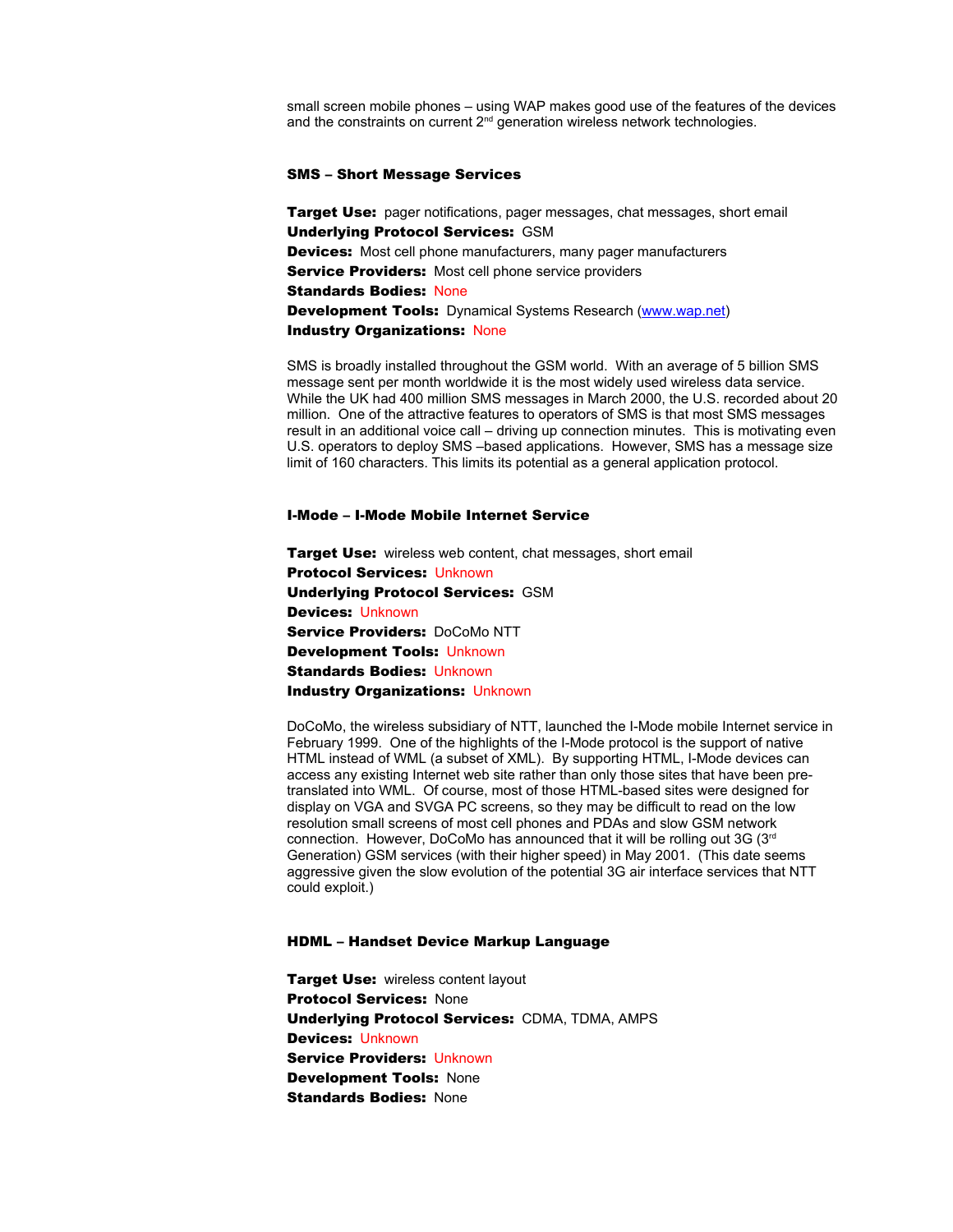#### Industry Organizations: None

HDML is a precursor to the WAP Forum's WML. HDML and WML were each defined and implemented by Unwired Planet (now Phone.com). Although not a formal standard, and expected to be replaced by WML, HDML is still widely deployed on US-based wireless web sites.

#### HTML – Hypertext Markup Language

**Target Use: wireless content layout** Protocol Services: HTML, HTTP, Javascript, Java Underlying Protocol Services: CDPD, I-Mode **Devices:** CDPD Wireless Modem-based PDAs and Computers **Service Providers:** Most CDMA network service providers Development Tools: None **Standards Bodies: None** Industry Organizations: None

HTML is the standard Internet web-site page layout language. It is included here because I-Mode and CDPD protocol suites allow use of HTML for wireless web-site layout. Care should be used when designing an HTML-based wireless web site to ensure that information is laid out as appropriate for the target devices and that only those protocol services are used that are absolutely necessary. (In other words, use design discretion to gain some of the "optimization" promised by WAP.)

#### Web Clipping – Palm.net Web Clipping

Target Use: wireless content layout Protocol Services: HTML, HTTP, Underlying Protocol Services: CDPD, Palm.net Devices: Palm, Handspring Service Providers: Palm.net, Omnisky, SkyTel Development Tools: Palm **Standards Bodies: None** Industry Organizations: None

Web Clipping is based on the standard Internet web-site page layout language HTML. It provides a means of sub-setting HTML pages to produce pages appropriate for the screen size of the target device.

## **WIRELESS NETWORK PROTOCOLS**

Worldwide, Wireless Network Service Providers (also known as "WISPs", "Operators", "Bearers" or "Carriers") are in the process of completing the transition from first generation cellular technologies (e.g. analog cell phone services) to second generation (2G) digital cellular technologies. At the same time they are piloting 2.5G (second generation plus) technologies and preparing to roll out third generation (3G) digital wireless technologies. Across all the variations in standards for these technologies is the consistent press for additional digital network speed, improved voice clarity, reduced drop-outs, lower network latency and more robust security.

Each proposed standard for delivering these network services claims to find the optimum balance of cost, quality and features. With network speeds as high as 307 Kbps for 2.5G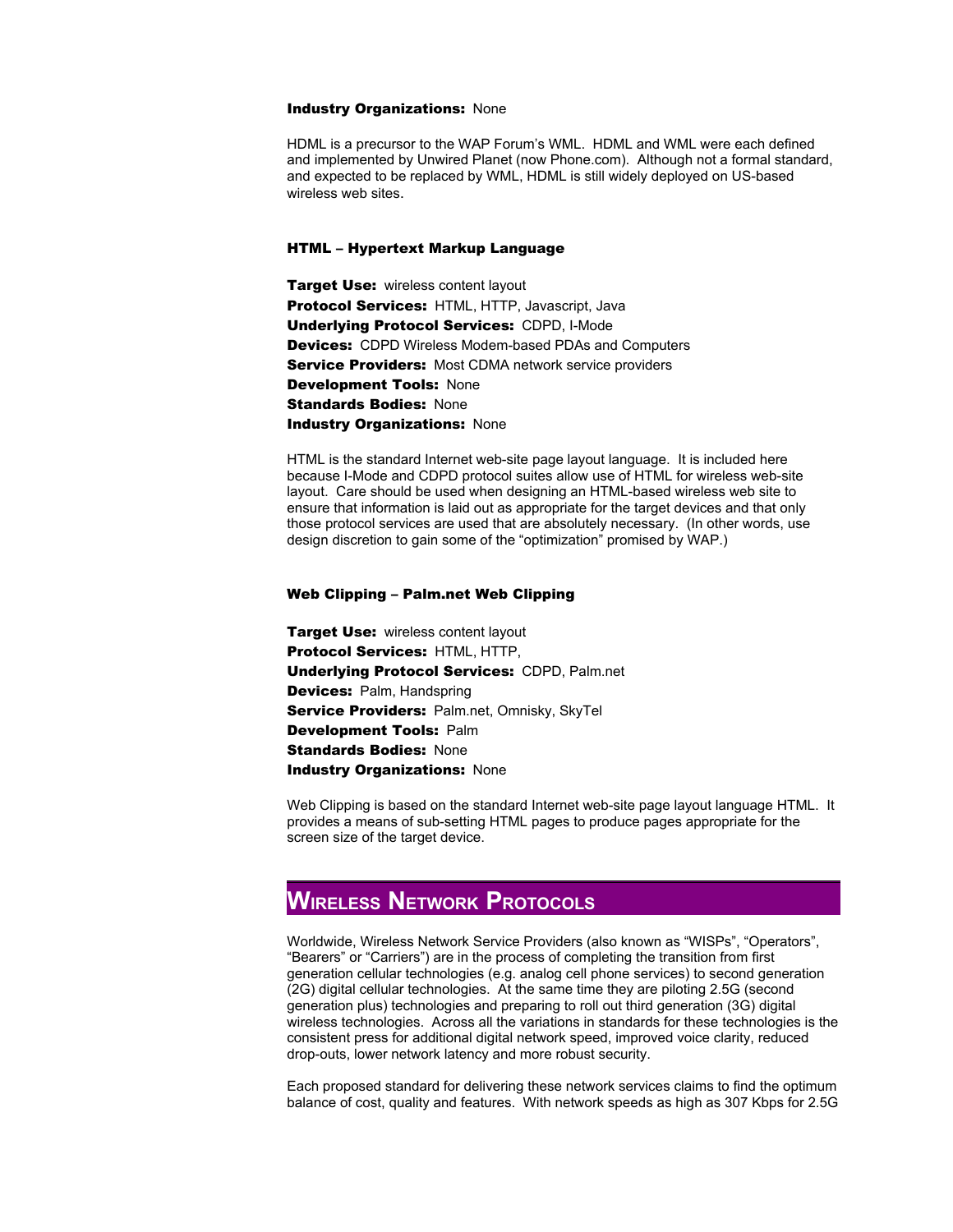technologies and 2 Mbps for 3G technology, wireless service providers have the potential of delivering network services equivalent to the latest broadband wired service providers.

| Protocol      | <b>Current Speed</b> | Generation     | <b>Upgrade Path</b>                       |
|---------------|----------------------|----------------|-------------------------------------------|
| <b>CDMA</b>   | 14.4 Kbps            | 2              | GPRS, cdma20001X,<br>cdma20003X, W-CDMA   |
| <b>TDMA</b>   | 14.4 Kbps            | 2              | CDPD, HSCSD, GPRS, EDGE,<br><b>W-CDMA</b> |
| <b>GSM</b>    | 9.6 Kbps             | $\overline{2}$ | CDPD, GPRS, EDGE, W-CDMA                  |
| <b>PDC-P</b>  | 19.2 Kbps            | 2              | GPRS, W-CDMA                              |
| <b>CDPD</b>   | 28.8 Kbps            | $\mathbf{2}$   | <b>GPRS</b>                               |
| cdma2000 1X   | 144-307 Kbps         | 2.5            | cdma2000 3X                               |
| <b>HSCSD</b>  | 28.8-56.6 Kbps       | 2.5            | GPRS. EDGE. W-CDMA                        |
| <b>GPRS</b>   | 28.8-56.6-112 Kbps   | 2.5            | EDGE, W-CDMA                              |
| <b>EDGE</b>   | 384 Kbps-2 Mbps      | 3              | <b>W-CDMA</b>                             |
| cdma2000 3X   | 384 Kbps-2 Mbps      | 3              | 1Xtreme?                                  |
| <b>W-CDMA</b> | 384 Kbps-1.8 Mbps    | 3              | 1Xtreme?                                  |

#### **Table of network speeds**

However, of specific concern in some circles is the cost and effort to transition from 2G to 3G technology. A lot of money is at stake, for both the equipment manufacturers and the service providers, in the transition from current 2G technology to future wireless technologies. This has created a lot of confusion and tension amongst the manufacturers and service providers – and significant market fragmentation and instability.

For example GSM, a wireless air interface technology widely deployed in Europe and Asia, requires a complete replacement of hardware as well as software to upgrade from the current 2G infrastructure to 3G. CDMA and TDMA, the two competing US-based wireless network technologies, claim to be able to be upgradeable from 2G to 3G via software and limited hardware replacement. There is the potential therefore for GSM upgrades to be delayed due to cost and resource pressures, while CDMA and TDMA upgrades are quickly performed. On the other hand, it is likely that market pressures and revenue potential will be the actual driver for upgrades. With stronger interest in highvalue wireless content and subscription services in Asia and Europe, the market opportunity may drive the operators to push through upgrades independent of near-term cost.

The International Telecommunications Union has attempted to provide some focus for future technology transitions for the industry. Unfortunately they have not been able to press for a single standard. However, in the spring of 2000, they were successful in gaining agreement on a dual 3G standard for W-CDMA and CDMA2000. The ITU has decreed that all 3G devices must work over both protocols – ensuring global roaming and reducing billing issues. W-CDMA is positioned as the preferred 3G target for all GSM and TDMA operators, while the Qualcomm-backed cdma2000 is the preferred 3G target for CDMA operators.

However, market and marketing pressures have already started to tear at the agreement. Since 3G roll-out is still two to three years away, many operators are piloting 2.5G (second generation "plus") technologies to satisfy near-term market requirements for higher data network speeds. These technologies: CDMA2000 1X, GPRS, HSCSD and even early deployments of EDGE, provide network speeds from 56.6 Kbps to 384 Kbps – sufficient for most current network applications. These near-term deployments are creating a more complicated interim market than might be inferred from the ITU's standards.

|             | 2000             | 2001        | 2002        | 2003        | 2004       | 2005     |
|-------------|------------------|-------------|-------------|-------------|------------|----------|
| <b>CDMA</b> | <b>14.4 Kbps</b> | 144 Kbps    | 144 Kbps    | 384 Kbps    | $5.2$ Mbps | 5.2 Mbps |
|             |                  | 307 Kbps    | 307 Kbps    | 2 Mbps      |            |          |
|             | <b>CDMA</b>      | cdma2000 1X | cdma2000 1X | cdma2000 3X | 1Xtreme    | 1Xtreme  |
| <b>FDMA</b> | <b>19.2 Kbps</b> | 114 Kbps    | 384 Kbps    | 384 Kbps    | 384 Kbps   | 384 Kbps |
|             |                  |             |             |             |            |          |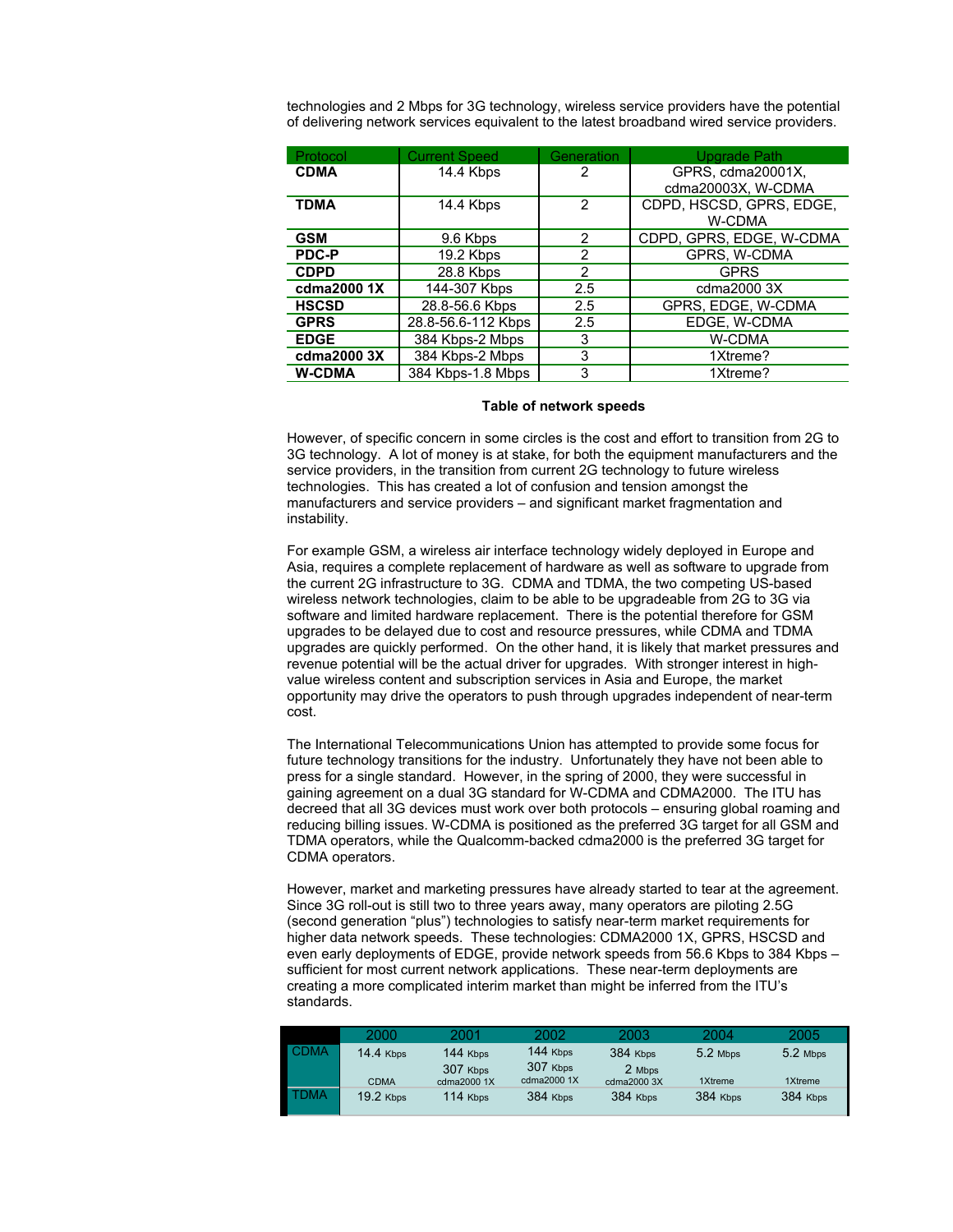|            | CDPD/TDMA        | <b>GPRS</b> | <b>EDGE</b>      | <b>EDGE</b> | 2 Mbps<br><b>W-CDMA</b> | 2 Mbps<br><b>W-CDMA</b> |
|------------|------------------|-------------|------------------|-------------|-------------------------|-------------------------|
| <b>GSM</b> | $9.6$ Kbps       | 114 Kbps    | 384 Kbps         | 384 Kbps    | 384 Kbps<br>2 Mbps      | 384 Kbps<br>2 Mbps      |
|            | <b>GSM</b>       | <b>GPRS</b> | <b>EDGE</b>      | <b>EDGE</b> | <b>W-CDMA</b>           | <b>W-CDMA</b>           |
| <b>DEN</b> | <b>19.2 Kbps</b> | $19.2$ Kbps | <b>19.2 Kbps</b> | 384 Kbps    | 384 Kbps                | 2 Mbps                  |
|            | <b>iDEN</b>      | <b>iDEN</b> | <b>iDEN</b>      | <b>EDGE</b> | <b>EDGE</b>             | $\mathcal{P}$           |
| PDC-P      | 28.8 Kbps        | 114 Kbps    | 114 Kbps         | 114 Kbps    | 384 Kbps                | 384 Kbps                |
|            | PDC-P            | <b>GPRS</b> | <b>GPRS</b>      | <b>GPRS</b> | 2 Mbps                  | 2 Mbps                  |
|            |                  |             |                  |             | <b>W-CDMA</b>           | <b>W-CDMA</b>           |

#### **Widespread Deployment: Evolution of Wireless Data Protocols**

At least one service provider, AT&T Wireless, is backing EDGE as a 2.5G and even potential 3G technology. And, while GSM has the lead within European and Asian markets (thus setting up for a clean transition to W-CDMA), TDMA, cdmaOne, GPSR and EDGE vendors are aggressively selling outside North America to gain market share to enhance their long-term CDMA2000 and EDGE revenues. So, the fragmentation of the wireless market is not likely to be resolved even with 3G technology.

#### **2 nd Generation Wireless Network Protocols**

#### CDMA – Code Division Multiple Access

Generation: 2G Expected Service Date: Today **Target Use: Digital Cellular Network Services** Bandwidth Required: 30 Khz (Cellular), 50 Khz (PCS) **Transmission Speed: 14.4 Kbps** Future Transmission Speeds: 307 Kbps (CDMA2000 1X), 2 Mbps (CDMA2000 2X), 1.8 Mbps (CDMA2000 HDR), 5.2 Mbps (1Xtreme CDMA) Transmission Frequencies: 800Mhz, 900Mhz Devices: Ericsson, Kyocera, Motorola, Neopoint, Nokia, Qualcomm, Samsung, Sony Service Providers: Verizon (Airtouch, BAM, GTE, Primeco), SBC Wireless (AmeriTech), Sprint PCS, Bell Mobility, Blackfoot, Qwest (USWest) Standards Bodies: Telecommunications Industry Association (TIA: IS-95A Cellular 824-894 Mhz), American National Standards Institute (ANSI: J-Std-008 PCS 1850-1990 Mhz)

**Industry Organizations: CDMA Development Group [\(www.cdg.com](http://www.cdg.com/))** 

CDMA is a spread spectrum digital cellular service originally developed by Qualcomm. Motorola, Nortel and Lucent have joined Qualcomm in supporting the standard (IS-95) and developing infrastructure hardware. Qualcomm, Kyocera, Motorola, Ericsson and Nokia have been developing handsets. It is used for digital cellular, PCS (personal communications services) and wireless data services.

Future evolution of CDMA was expected to be via Qualcomm's 3G 1XRTT CDMA2000 system, which can then be upgraded to either the 2 Mbps CDMA 2XRTT CDMA2000 system or the 1.8 Mbps W-CDMA 3XRTT CDMA2000 system. However, Qualcomm and Lucent have been developing an HDR CDMA with speed of up to 2.4 Mbps and Motorola and Nokia have been developing a 1Xtreme variant of CDMA with the potential of speed up to 5.2 Mbps. So while there seems to be plenty of potential for high speed CDMA, there is also plenty of potential for further industry fragmentation.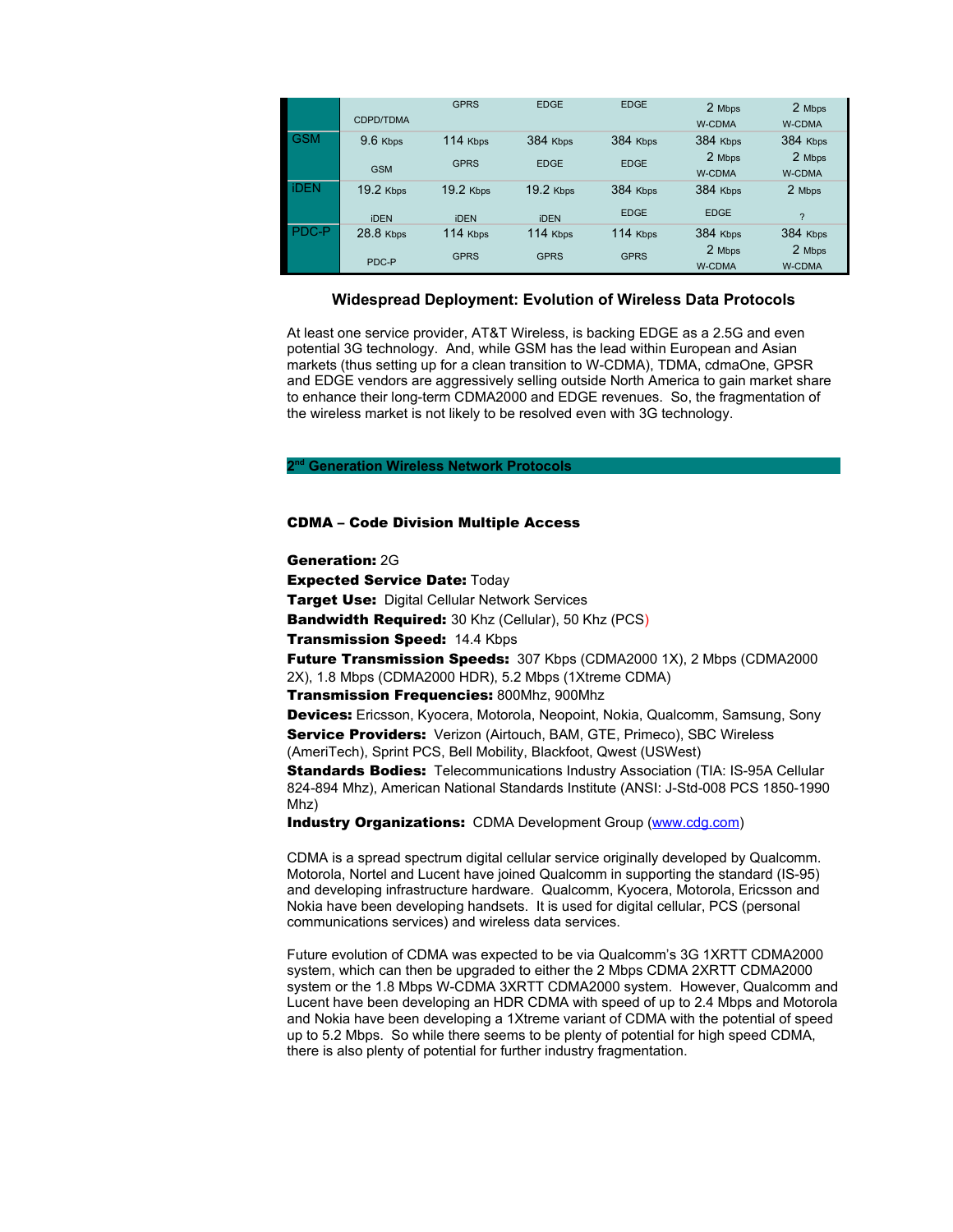#### TDMA – Time Division Multiple Access

Generation: 2G Expected Service Date: Today **Target Use: Digital Cellular Network Services** Bandwidth Required: 30 Khz Current Transmission Speed: 14.4Kbps Future Transmission Speeds: 28.8 Kbps, 56.6 Kbps (HSCSD), 384 Kbps (EDGE) Transmission Frequencies: 800Mhz, 900Mhz Devices: Ericsson, Motorola, Nokia **Service Providers:** GSM operators, USDC operators including AT&T Wireless Standards Bodies: ANSI-41 (TDMA/AMPS), ANSI-136 (GSM/TDMA) **Industry Organizations:** UWCC ([www.uwcc.org](http://www.uwcc.org/) - Universal Wireless Communications Consortium)

TDMA is a digital cellular network service protocol designed to use radio channel by dividing individual call signals into multiple pieces, each lasting a fraction of a second, and transmitting those pieces in multiple different time slots. This allows multiple phone calls to simultaneously share the same communications channel.

#### GSM – Global System for Mobile communication

#### Generation: 2G

Expected Service Date: Today **Target Use: Digital Cellular Network Services** Bandwidth Required: 200 Khz Transmission Speed: 9.6Kbps Future Transmission Speeds:

Transmission Frequencies: 800Mhz, 900Mhz

Devices: Palm III/IIIX/V, HandSpring, TRG Pro, Nokia, Ericsson, Motorola Service Providers: US: Voicestream, Verizon (Airtouch), Aerial, BellSouth, Omnipoint, SBC Wireless (Pacific Bell) Powertel. Voicestream; EU: DeutscheTelecom, et al; Asia: DoCoMo, et. al.

Standards Bodies: MAP, ANSI-136 (GSM/TDMA)

**Industry Organizations:** GSM Association ([www.gsmworld.com\)](http://www.gsmworld.com/), Mobile Data Initiative [\(www.gsmdata.com](http://www.gsmdata.com/)), GSM Alliance (North America)

GSM, also known as PCS-1900, is the most broadly used digital cellular standard around the globe. It now has effective dominance in Europe and Asia. Recent investments by DeutscheTelecom in the US is expected to provide the additional capital required to push GSM into addition US regional markets. GSM uses a variant of TDMA technology (Time Division Multiple Access) rather than CDMA (Code Division Multiple Access**).**

#### CDPD – Cellular Digital Packet Data

Generation: 2G Expected Service Date: Today Target Use: Wireless Data Underlying Protocol Services: TDMA, AMPS Bandwidth Required: 30 Khz (TDMA) Transmission Speed: 19.2Kbps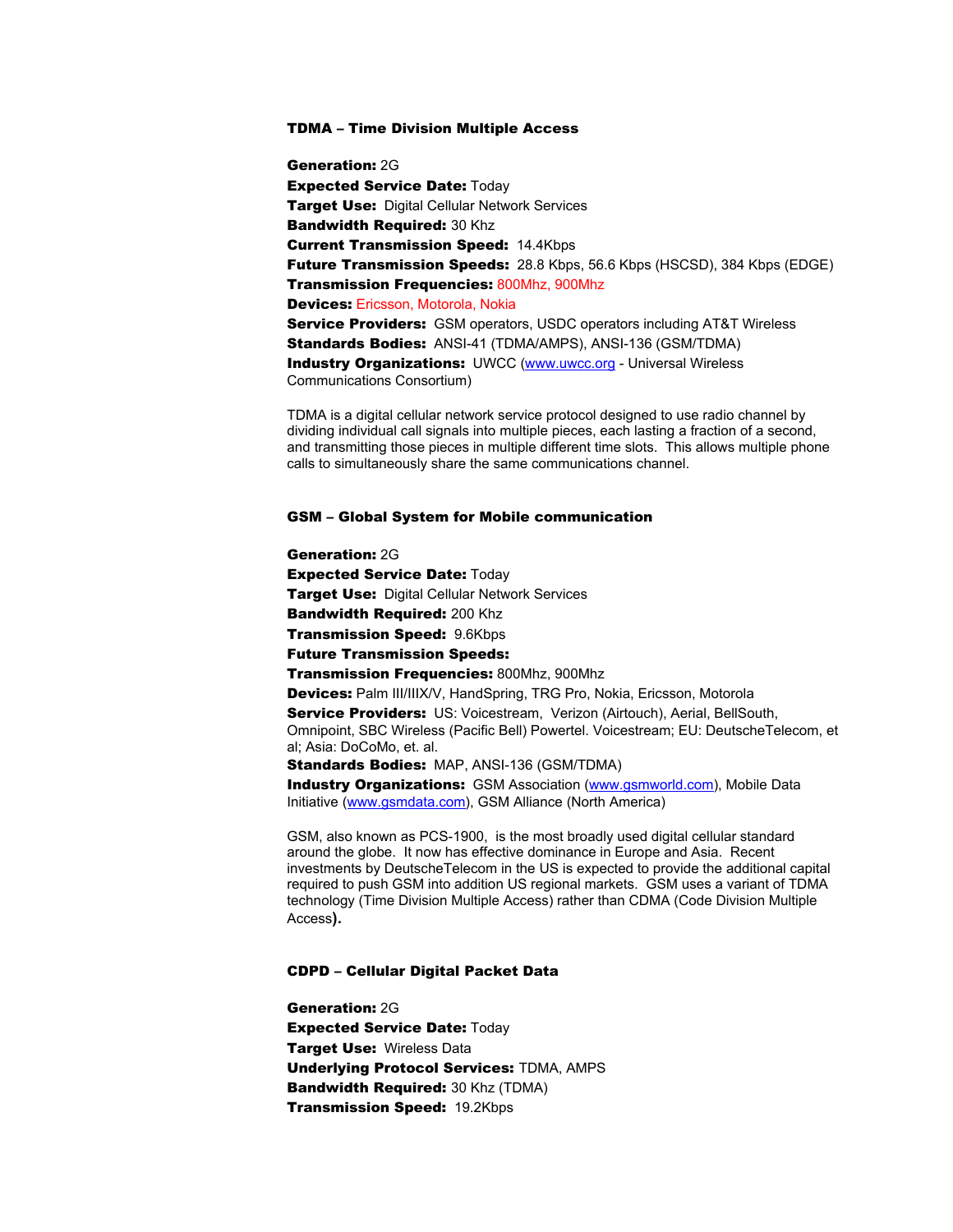#### Future Transmission Speeds:

Devices: Palm III/IIIX/V, HandSpring, TRG Pro, Novatel modems, Sierra modems Service Providers: AT&T Wireless, Verizon, Ameritech, SBC Wireless/SNET Mobility, Comcast Cellular Communications, CellularOne, U.S. Cellular Services, AirTouch, BellSouth, Wireless One Network, Vangaurd, ALLTEL Communications, WCC Cellular, Maine Wireless, Horizon Cellular, Cellular Mobile Systems, MTT Mobility, Mobility Canada, Omnisky, Yadayada

Standards Bodies: None

#### Industry Organizations: None

CDPD is a packet data network protocol that runs over analog cellular (AMPS) and TDMA cellular/PCS services. CDPD was originally developed by AT&T Wireless and Bell Atlantic Mobile (now Verizon). CDPD is based on the Internet protocols, TCP/IP. The majority of PCMCIA card wireless modems are based on CDPD.

#### ReFLEX – ReFLEX Paging Protocol

Generation: 2G Expected Service Date: Today **Target Use:** Digital Pager and Messaging Services **Bandwidth Required: Unknown** Current Transmission Speed: 9.6 Kbps **Future Transmission Speeds: Unknown** Transmission Frequencies: 800Mhz, 900Mhz Devices: Palm III/IIIX/V/HandSpring w/Pager Modem, Motorola, RIM, Glenayre Service Providers: PageNet, Skytel, Weblink Wireless Standards Bodies: None Industry Organizations: None

ReFLEX is the US standard pager network standard. It is available in R25 and R50 speeds.

#### PDC-P – Personal Digital Cellular - Packet

Generation: 2G Expected Service Date: Today **Target Use: Digital Cellular Network Services Bandwidth Required: 30 Khz** Current Transmission Speed: 28.8 Kbps Future Transmission Speeds: Unknown Service Providers: DoCoMo NTT **Standards Bodies: None Industry Organizations: None** 

PDC-P is the first packet digital cellular network service to go into full production deployment. It was developed by NTT DoCoMo over three years before being rolled out for use under their I-Mode service. As the de facto digital cellular standard in Japan it has a large captive market share.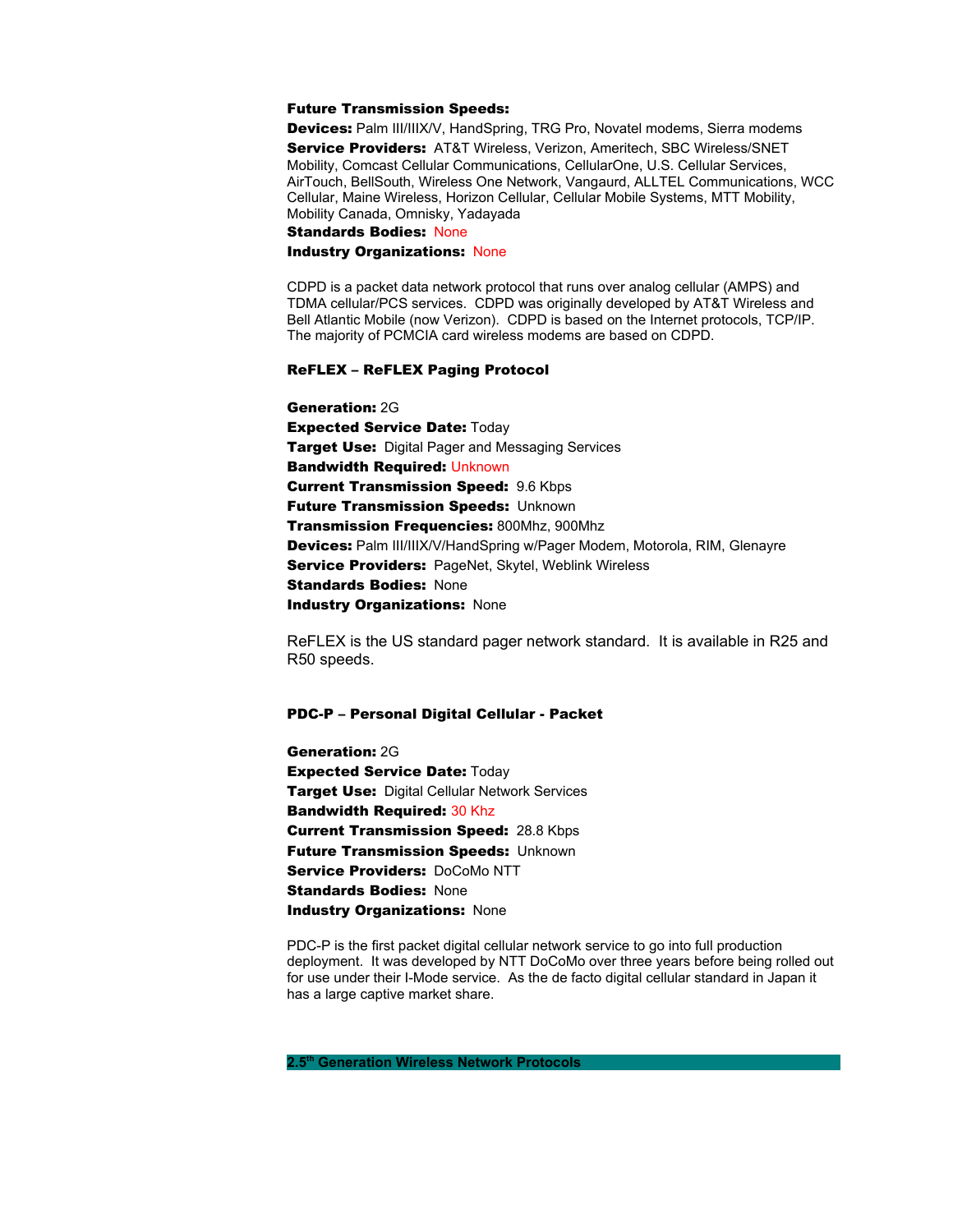#### $\tt CDMA2000$  1X – Code Division Multiple Access 2.5<sup>th</sup> Generation

Generation: 2.5G Expected Service Date: 2001 **Target Use: Digital Cellular Network Services** Bandwidth Required: 1.25 Mhz **Transmission Speed:** 144 Kbps (mobile packet data), 307 Kbps (fixed packet data) **Future Transmission Speeds:** 2 Mbps (CDMA2000 2X), 1.8 Mbps (W-CDMA), 5.2 Mbps (1Xtreme CDMA) Service Providers: Nortel, Bell Mobility (Canada), Telstra, Verizon, Sprint PCS, BellSouth, LG Telecom (Korea), DDI (Japan), IDO (Japan), KT Freetel (Korea) **Standards Bodies:** Telecommunications Industry Association (TIA IS-2000)

Industry Organizations: CDMA Development Group [\(www.cdg.com](http://www.cdg.com/))

This 2.5G upgrade for CDMA is based on Qualcomm's 307 Kbps 2.5G 1XRTT CDMA2000 system. It is claimed that upgrading from CDMA to CDMA2000 1X involves only the replacement of inexpensive interface boards and software. This can dramatically reduce the cost of upgrading from 2G to 2.5G for the wireless service operators.

#### GPRS – General Packet Radio System

Generation: 2.5G Expected Service Date: 2000 **Target Use:** Wireless Data and IP networking Underlying Protocol Services: TDMA, GSM Bandwidth Required: 200 Khz **Transmission Speed:** 28-56-112-171.2 Kbps (depending on number of timeslots) **Future Transmission Speeds: 2 Mbps (EDGE)** Service Providers: C&W HKT (Hong Kong), M1 (Singapore), Vodafone (UK), Libertel (Netherlands), Motorola (Aspira), Voicestream, Deutsche Telecom, SBC Wireless (Pacific Bell's CA, NV GSM networks), BellSouth Mobility DCS

**Standards Bodies:** ETSI [\(www.etsi.org](http://www.etsi.org/): Release 97 GPRS), 3GPP [\(www.3gpp.org:](http://www.3gpp.org/) Release 99 GPRS)

**Industry Organizations:** GPRS Application Alliance ([www.gprsworld.com](http://www.gprsworld.com/)), GPRS Roaming Exchange ([www.gpx.org\)](http://www.gpx.org/)

GPRS has been touted by equipment manufacturers for years. It is only in the past year that the cellular service providers (Carriers/operators) have started to take notice of this protocol. This packet-based protocol is more appropriate for bursty wireless data applications. As a 2.5G step towards 3G EDGE services, GPRS is being tested or deployed by many TDMA/GSM based operators as an intermediate step towards full 3G services offered by EDGE and W-CDMA. However, since it only delivers half the speed of the competing CDMA2000 1X technology, it is unlikely to be embraced by current CDMA-based operators.

#### HSCSD – High Speed Circuit Switched Data

Generation: 2.5G Expected Service Date: 2001 **Target Use: Wireless Data** Underlying Protocol Services: TDMA **Bandwidth Required: 30 Khz**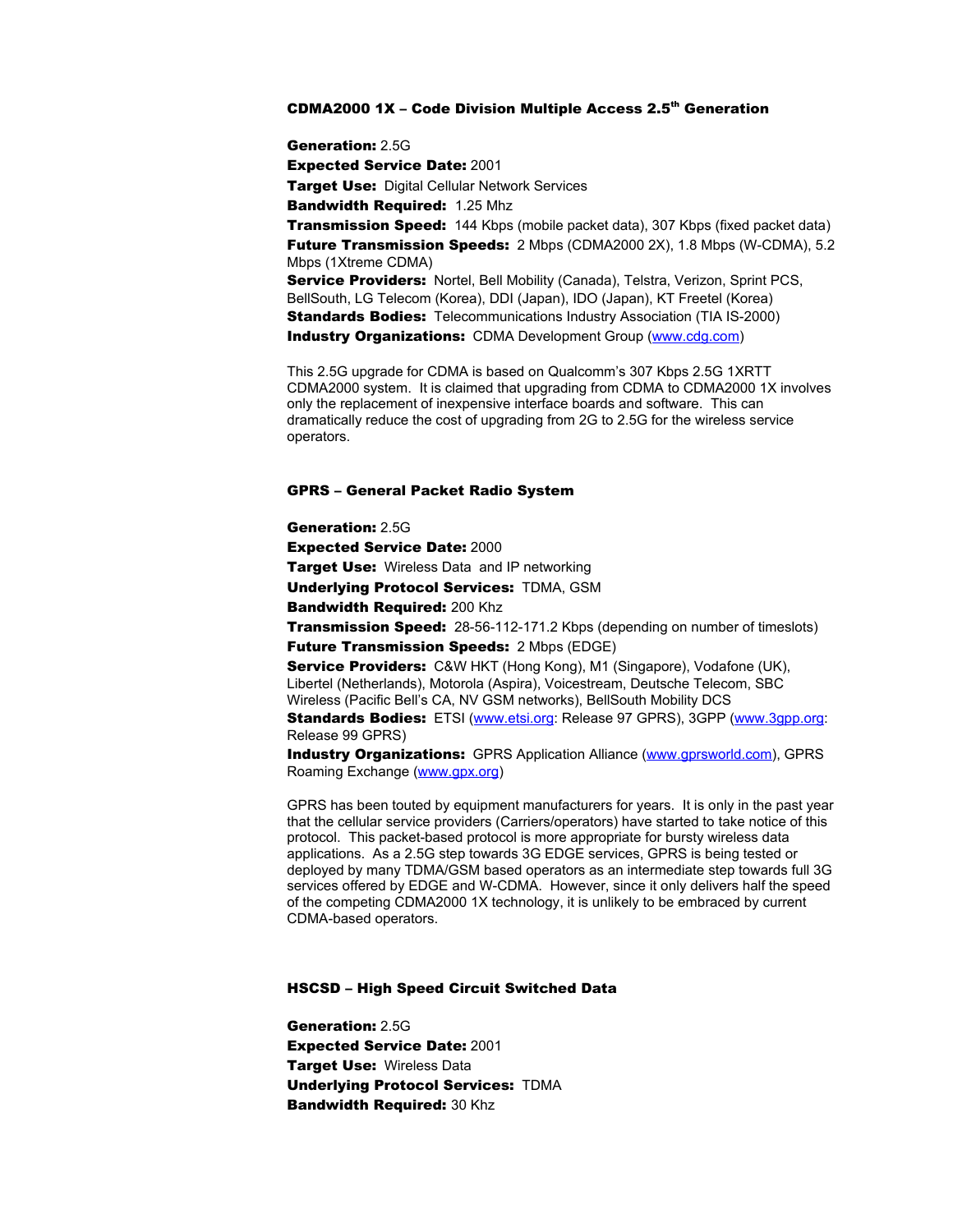### Transmission Speed: 28.8 Kbps Future Transmission Speeds: 56.6 Kbps Service Providers: Orange, UbiNetics **Standards Bodies: None** Industry Organizations: None

HSCSD is the first data service to exploit a technology called "multiple slotting" to boost data network speeds. Multi slotting over TDMA (Time Division Multiple Access) uses more than one time slot to deliver data – akin to using two modems on two phone lines to get a faster Internet connections. Since TDMA supports 14.4 Kbps network speeds per time slot, using two slots would result in a 28.8 Kbps connection, 4 slots would result in 56.6 Kbps connections, etc. Capacity on each transmission frequency will limit how many connections at how high a speed can be supported.

#### **3 rd Generation Wireless Network Protocols**

#### CDMA2000 3X – Code Division Multiple Access 3<sup>rd</sup> Generation

Generation: 3G Expected Service Date: 2002 **Target Use: Digital Cellular Network Services** Bandwidth Required: 1.25 Mhz **Transmission Speed:** 384 Kbps (mobile packet data), 2 Mbps (fixed packet data) Future Transmission Speeds: 5.2 Mbps (1Xtreme CDMA) **Service Providers:** North American CDMA-based operators **Standards Bodies:** Telecommunications Industry Association (TIA) **Industry Organizations:** CDMA Development Group [\(www.cdg.com](http://www.cdg.com/))

CDMA is a spread spectrum digital cellular service originally developed by Qualcomm. It is used for digital cellular, PCS (personal communications services) and wireless data services. This cdmaOne standard-based 3G upgrade is based on Qualcomms 2 Mbps CDMA 3XRTT CDMA2000 system. cdmaOne is the name given to it's Interim Standard 95 by the CDMA Development Group. This technology has the most momentum in North America. However, W-CDMA has been adopted as an international standard and may give CDMA2000 2X serious competition even within the North American markets if cross border interoperability is still an issue once these technologies are rolled out.

#### W-CDMA – WidebandCode Division Multiple Access

Generation: 3G Expected Service Date: 2002 **Target Use: Digital Cellular Network Services** Bandwidth Required: 5 Mhz **Transmission Speed:** 384 Kbps (mobile packet data), 1.8 Mbps (fixed packet data) Future Transmission Speeds: 5.2 Mbps (1Xtreme CDMA) **Service Providers:** Most International operators except North American Standards Bodies: ETSI (Europe), ANSI (US), TTA (Korea), ITU (UN), TIA **Industry Organizations:** ARIB (Association of Radio Industries and Business (Japan), IMT-2000 (International Mobile Telecommunications-2000)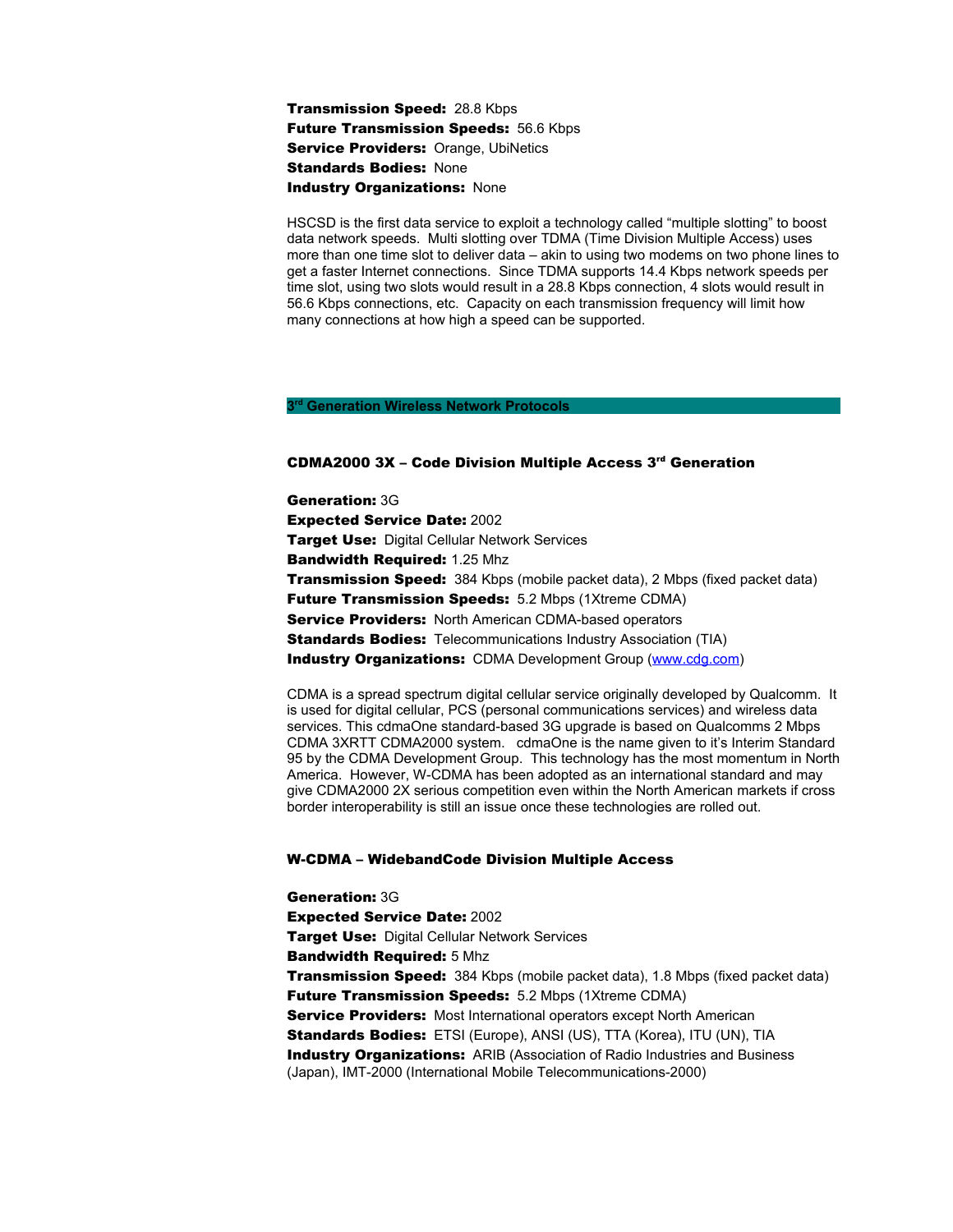This future evolution of CDMA to 1.8 Mbps is based on a proposed 3G standard defined b the European Telecommunications Standards Institute (ETSI). This technology has been embraced as an international standard by the International Telecommunications Union (ITU). It is expected to be the international evolution for both CDMA and TDMA based technologies (including the subscriber rich TDMA-based GSM protocols widely implemented around the world).

#### EDGE – Enhanced Data-rate for Global Evolution

Generation: 3G Expected Service Date: 2001 **Target Use: Digital Cellular Network Services** Underlying Protocol Services: GSM, TDMA, D-AMPS Bandwidth Required: 800 Khz **Transmission Speed:** 384 Kbps (mobile packet data) Future Transmission Speeds: 2 Mbps (W-CDMA) Service Providers: AT&T Wireless, SBC Wireless, other North American GSM & TDMA-based operators Standards Bodies: ANSI-41 (TDMA/AMPS), ANSI-136 (GSM/TDMA) **Industry Organizations:** UWCC (Universal Wireless Communications Consortium)

Ericsson originally developed EDGE as an upgrade path for GSM operators. It uses a new high speed modem protocol. However, GSM operators have been slow to embrace EDGE. And recently the UWCC has been pushing the use of EDGE as an upgrade path for TDMA. And D-AMPS operators have been seriously considering EDGE as an upgrade path for their Digital and Analog Cellular services.